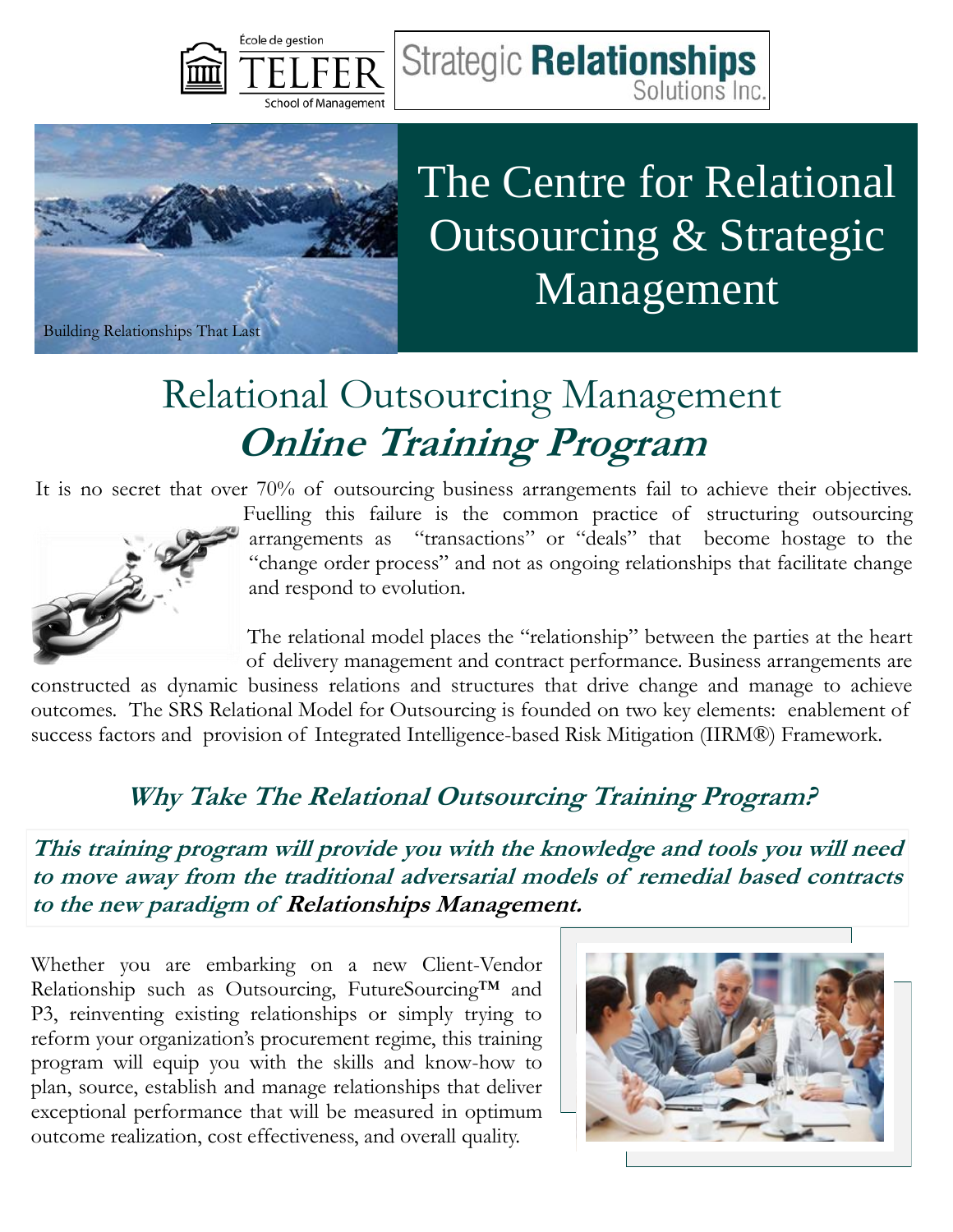### **Become a Relationships-First-Professional™. Learn about an innovative model for building high performing relationships**



Completing this training program will identify you as a knowledgeable person or an expert in sourcing, establishing and managing High Performing Relationships.

#### **Key Learning Objectives**

- Develop a "total system" understanding of the spectrum of relationships of external sourcing and shared services and its implications on business strategy and delivery;
- Develop awareness of the multi-dimensional complexities of relational outsourcing and shared services from an executive or functional lead perspective;
- Learn the analytical tools needed to source relationships rather than transactions and deals. Learn how to identify, assess and objectively evaluate strategic fit in a public sector setting;
- Understand how to place the relationship at the centre of delivery and integrated risk management;
- Learn how to conduct industry analysis and effectively target and engage relevant industry sectors;
- Discover the state-of-the-art governance and financial management model that keeps the relationship aligned, prosperous and delivering expected outcomes;
- Discover the constructs of Integrated Intelligence-based Risk Management (IIRM™) that delivers cost effectiveness and assures delivery quality;
- Learn a systemic framework and process for planning, constructing and managing complex public-public/public -private relationships;
- Gain a deep understanding of the enablers of success as well as the pitfalls that should be avoided at each step of the way.
- Gain a strategic implementation advantage from a change management and human resource perspectives.

#### **Enjoy the latest in interactive learning technology**

You're always just one click away from a certified instructor that can assist you in a timely manner. The Mindflash platform and the interactive review approach is guaranteed to provide you with an amazing learning experience.



Relational Contracting Management **Online Training Program**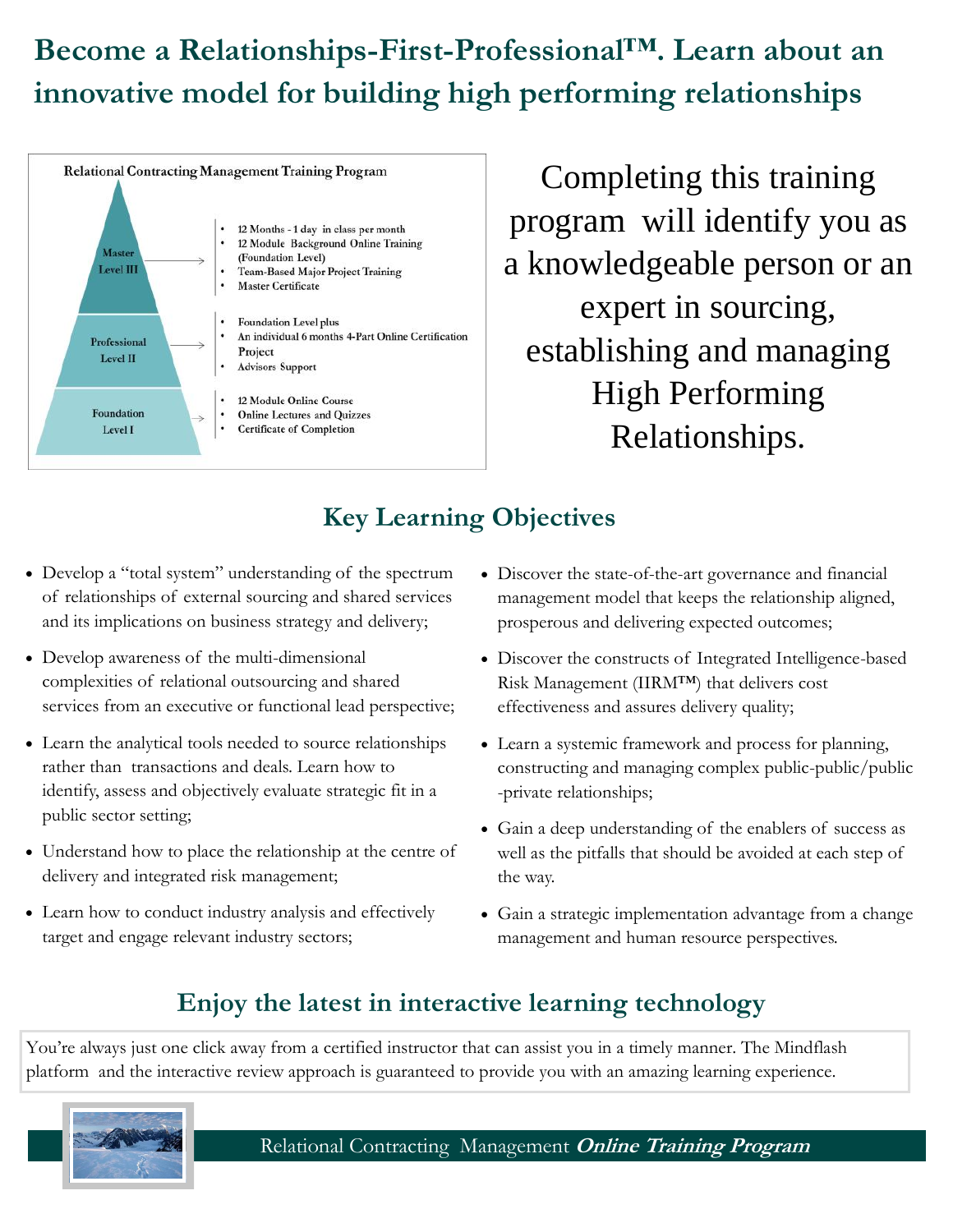## **Relational Outsourcing Management Online Training Program Outline**

## **Foundation - Level I**

|                                                              | <b>Interactive Learning Program</b>                                                                                    | <b>Estimated Time</b> |
|--------------------------------------------------------------|------------------------------------------------------------------------------------------------------------------------|-----------------------|
| Part A: Outsourcing Fundamentals                             |                                                                                                                        | $3.5H - 5H$           |
| 1                                                            | What is Outsourcing and why do so many Outsourcing, Futuresourcing <sup>TM</sup><br>and PPP initiatives fail so often? | 90 - 120 Min          |
| 2                                                            | What is 'Relational' and why it is a better model?                                                                     | 45 - 60 Min           |
| 3                                                            | <b>Initial Outsourcing Assessment</b>                                                                                  | 75 - 105 Min          |
| Part B: Relationship Charter - End State Management Platform |                                                                                                                        | $2.5H - 3.5H$         |
| 4                                                            | Pillar 1 - Relationship Mission and Vision                                                                             | 30 - 45 Min           |
| 5                                                            | Pillar 2 - Joint Relationship Governance                                                                               | 90 - 120 Min          |
| 6                                                            | Pillar 3 - Financial Management Framework                                                                              | 30 - 45 Min           |
| Part C: Planning and Procurement                             |                                                                                                                        | $2.5H - 3.5H$         |
| 7                                                            | Sourcing Relationships; not deals or transactions                                                                      | 105 - 150 Min         |
| 8                                                            | Negotiations of Strategic Relationships                                                                                | $60 - 75$ Min         |
| Part D: Sourcing/Outsourcing Management Processes            |                                                                                                                        | $3.5H - 4.5H$         |
| 9                                                            | Start-up: Developing the Outsourcing Plan                                                                              | 75 - 90 Min           |
| 10                                                           | Opportunity Evaluation                                                                                                 | 45 - 60 Min           |
| 11                                                           | Relationship Detail Planning                                                                                           | 45 - 60 Min           |
| 12                                                           | Change Management                                                                                                      | 45 - 60 Min           |
| Part E: Internal governance                                  |                                                                                                                        | <b>TBA 2013</b>       |
| 13                                                           | High Performing Relationship Management Organization                                                                   | <b>TBA 2013</b>       |

#### **Enroll Today: relational@srscan.com**



Relational Contracting Management **Online Training Program**